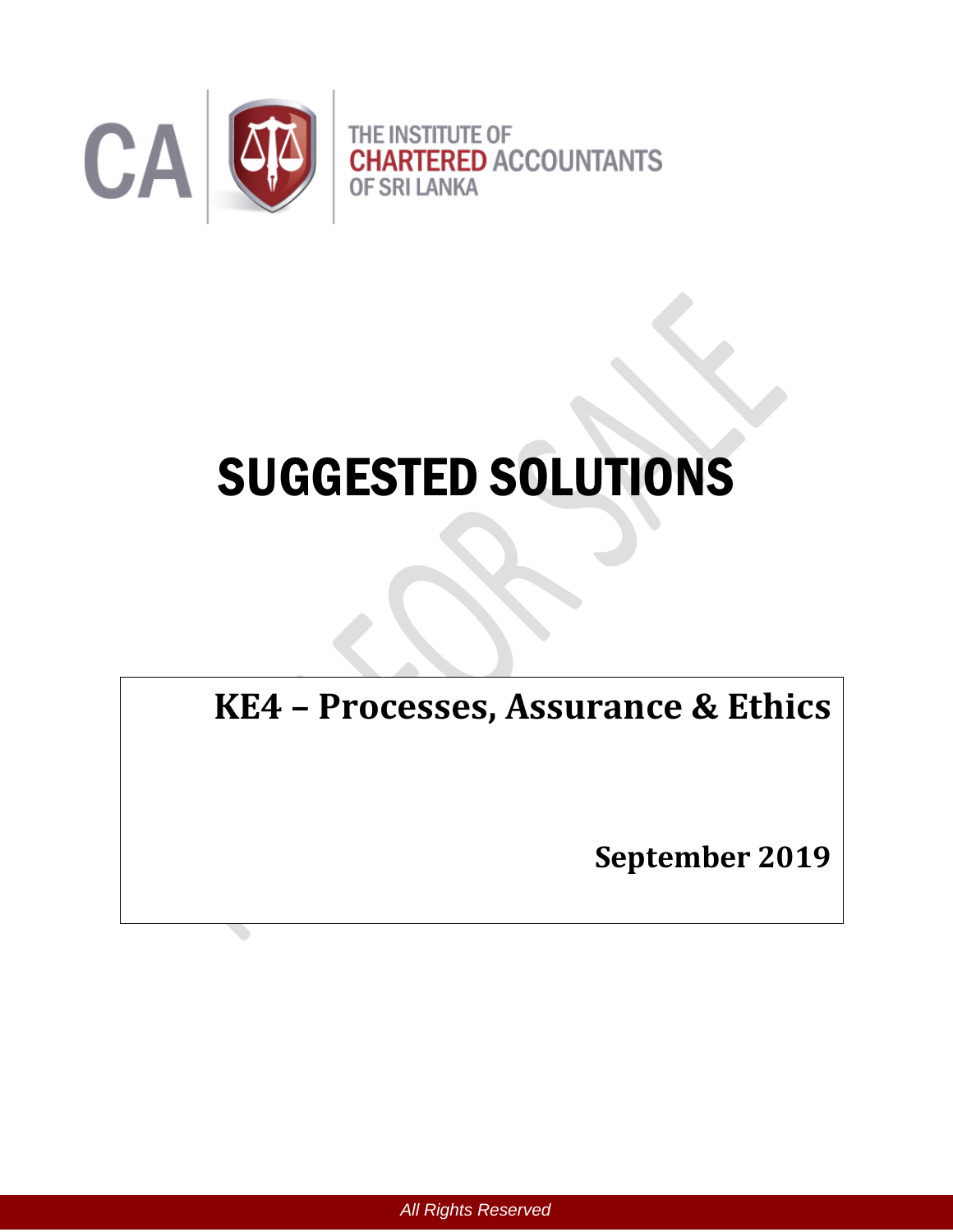## **SECTION 01**

## **Answer 01**

## 1.1

| Learning Outcome/s: 1.1.2                                      |  |  |
|----------------------------------------------------------------|--|--|
| Identify the key business processes in a business organization |  |  |
| Study text reference: page 12-13                               |  |  |
| <b>Correct Answer: C</b>                                       |  |  |

#### 1.2

| Learning Outcome/s: 1.2.4               |  |  |
|-----------------------------------------|--|--|
| Identify the process of risk management |  |  |
| Study text reference: page 36           |  |  |
| <b>Correct Answer: A</b>                |  |  |

#### 1.3

**Learning Outcome/s: 1.6.3** Identify the internal control monitoring mechanisms designed to ensure effectiveness of processes and business Study text reference: page 64 **Correct Answer: D**

#### 1.4

**Learning Outcome/s: 2.1.3** Assess the business risk connected with sub activities relating to the procurement process Study text reference: page 100 **Correct Answer: B**

1.5

**Learning Outcome/s: 2.3.2** Identify documents relating to cash management (receipts, payment vouchers, etc.) point of origination, flow of documents and purpose Study text reference: page 140 **Correct Answer: C**

1.6

**Learning Outcome/s: 2.5.1** Identify activities connected with the inventory management process, such as deciding optimum order quantities, physical safeguard of inventory, receiving/issuing goods etc. Study text reference: page 198 **Correct Answer: D**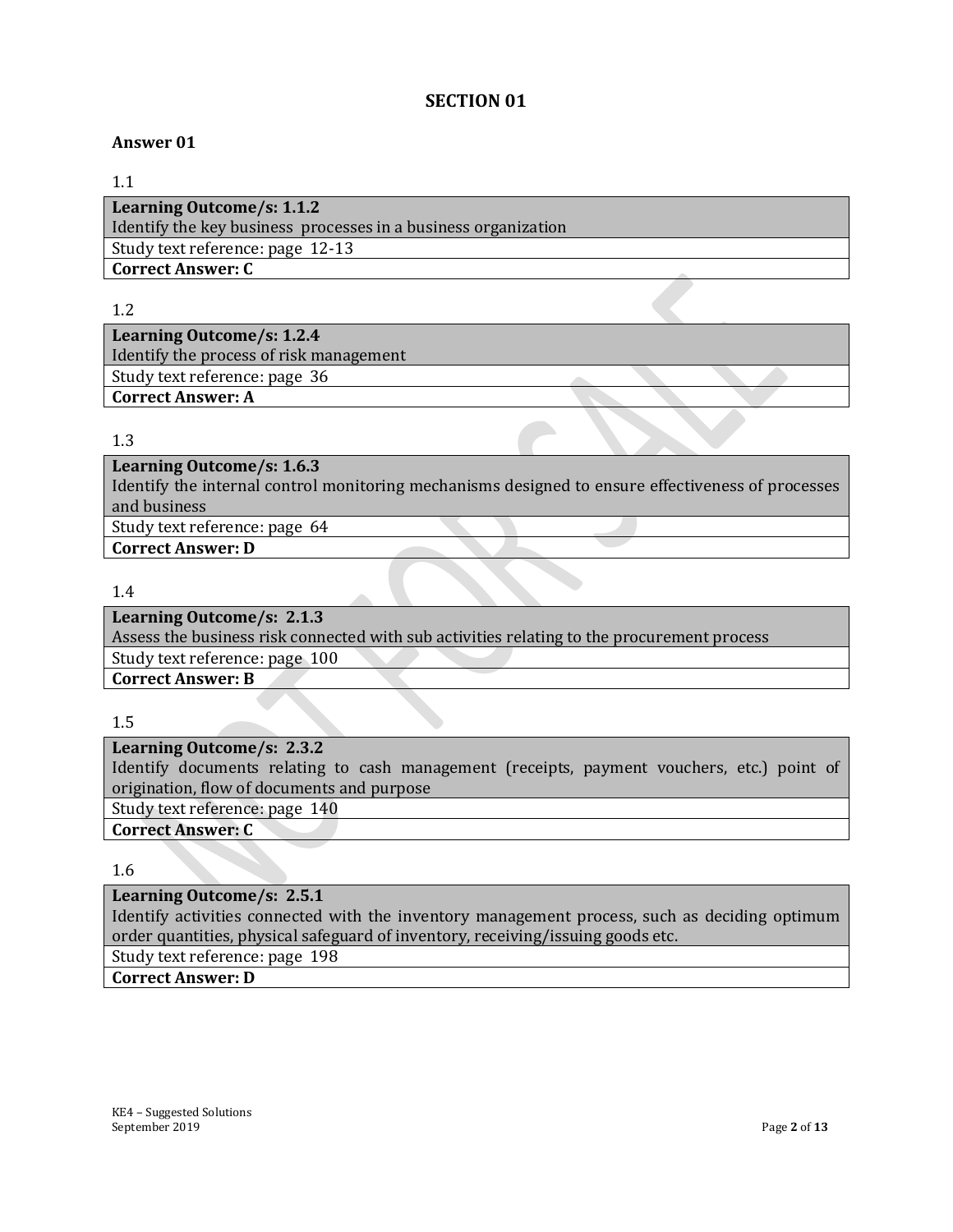## **Learning Outcome/s: 2.6.1**

Study text reference: page 8-9, Additional study support material **Correct Answer: A**

#### 1.8

**Learning Outcome/s: 3.1.1** Recognise the importance of design effectiveness of control in achieving the objectives of a given business process. Study text reference: page 227 **Correct Answer: D**

1.9

**Learning Outcome/s: 5.3.1** Discuss the general principles governing an audit of financial statements, such as professional skepticism, professional judgments etc. Study text reference: page 297

**Correct Answer: B**

1.10

**Learning Outcome/s: 5.5.3** List different audit procedures used to gather audit evidence. Study text reference: page 311 **Correct Answer: B**

**(2 x 10 = Total: 20 marks)**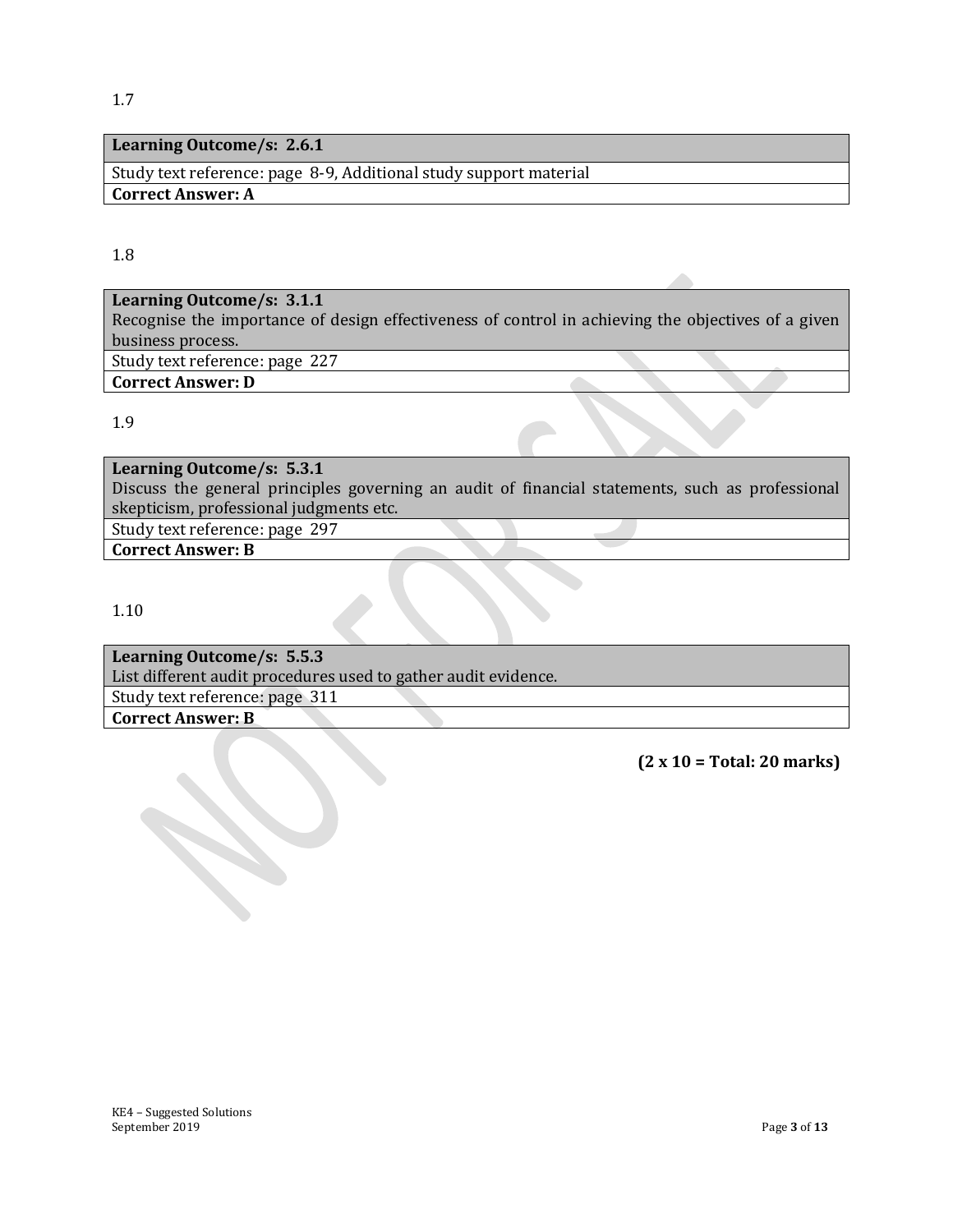## **Answer 02**

## 2.1

**Learning Outcome/s: 1.3.1**

Identify the different types of risks that an entity is exposed to (including those arising from both the internal and external environment of an entity)

Study text reference: page 29

**External strategic risk** – Risk of changes in the financial environment, such as the risk of; a rise or fall in an important foreign exchange rate or interest rates, or; changes in conditions in the financial markets such as the stock market or bond market.

**Internal Operational risk** - Risk of failures or errors in the accounting system and financial reporting process – for example, due to errors in the bookkeeping system.

2.2

**Learning Outcome/s: 1.5.2** Identify elements of internal control. Study text reference: page 18-21 Additional study support material (a) Control environment (b) Risk assessment (c) Monitoring

## 2.3

## **Learning Outcome/s: 1.4.1**

Identify the core techniques of mitigating risks, such as risk transfer, risk avoidance, risk reduction through internal controls, and risk acceptance.

Study text reference: page 41

- The potential impact of the risk is low
- The likelihood of an adverse risk event is low
- As a consequence the residual risk is within the organization's risk tolerance

2.4

| Learning Outcome/s: 1.9.1                                                       |
|---------------------------------------------------------------------------------|
| Identify who is responsible for the introduction of controls in an organisation |
| Study text reference: page 68                                                   |
| Responsibilities of the Management                                              |
| Approve the design of controls                                                  |

- Ensure that controls are implemented properly
- Ensure that control information is communicated to relevant persons
- Review the effectiveness of controls and report to the audit committee or the board.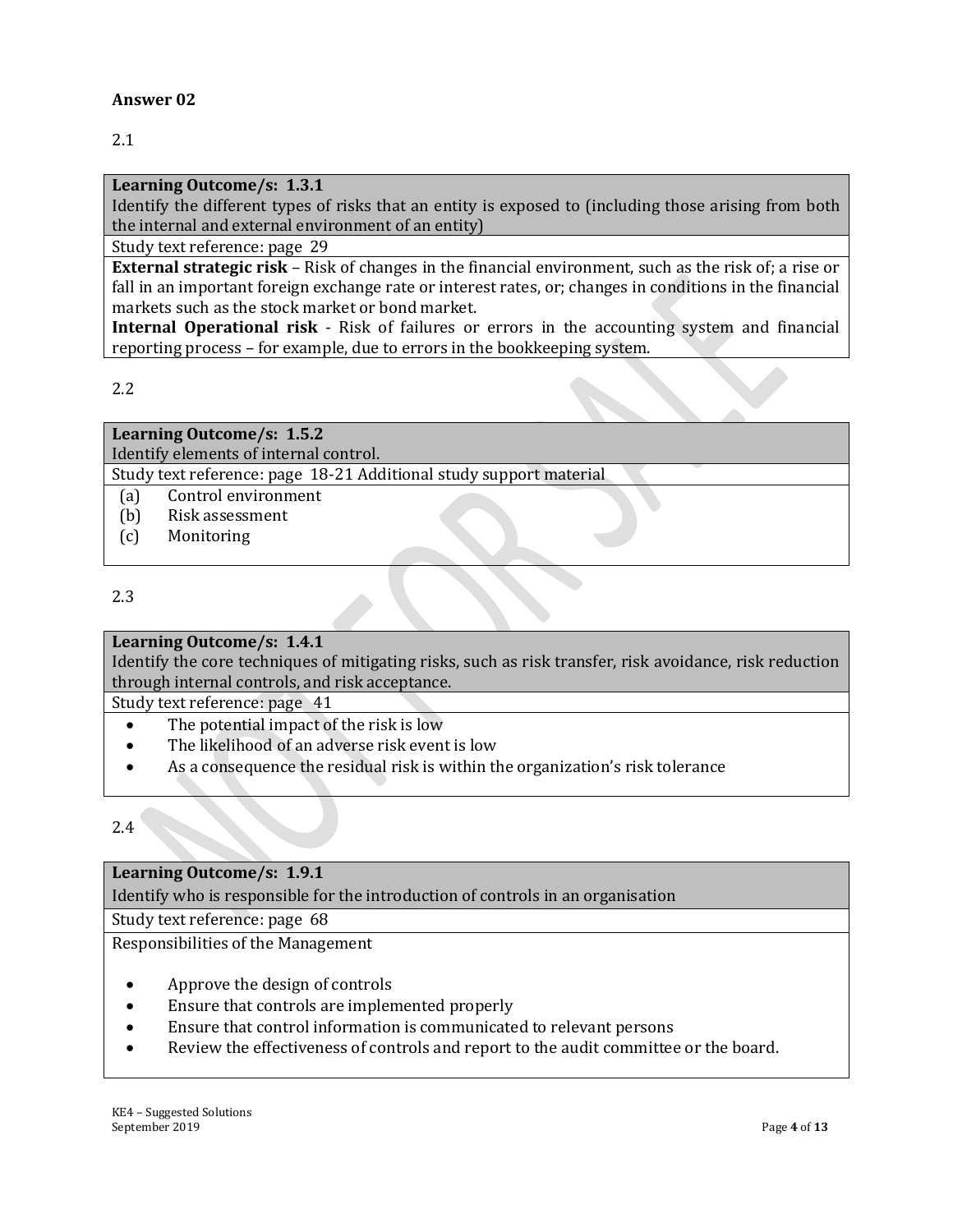## **Learning Outcome/s: 2.1.2**

Identify the documents relating to the procurement cycle, point of origination, flow of documents and purpose.

Study text reference: page 85

- A new item is required which the organization has not purchased before.
- The existing supplier's costs are too high and alternative suppliers are invited to quote for the contract
- The existing supplier no longer supplies the goods, or is unable to meet the required delivery time needed
- The value of the contract is high, and the buyer is required to obtain a good price

## 2.6

| Learning Outcome/s: 3.2.1                                             |  |  |
|-----------------------------------------------------------------------|--|--|
| Explain the importance of operating effectiveness of internal control |  |  |
| Study text reference: page 230                                        |  |  |
| Collusion<br>(a)                                                      |  |  |
| (b)<br>Management override of controls                                |  |  |
| (c)<br>Human error                                                    |  |  |
|                                                                       |  |  |
|                                                                       |  |  |

2.7

## **Learning Outcome/s: 1.6.1**

Explain main control activities such as'

- Segregation of duties
- Physical controls
- Authorisation
- Business performance review
- Information processing controls

Study text reference: page 57

## **Authorization and approval control**

All fixed asset purchases above Rs. 1,000,000 require the approval of the Board of Directors.

## **Arithmetical and accounting control**

Reconciliation performed between the fixed assets register and the fixed assets balances recorded in the general ledger**.**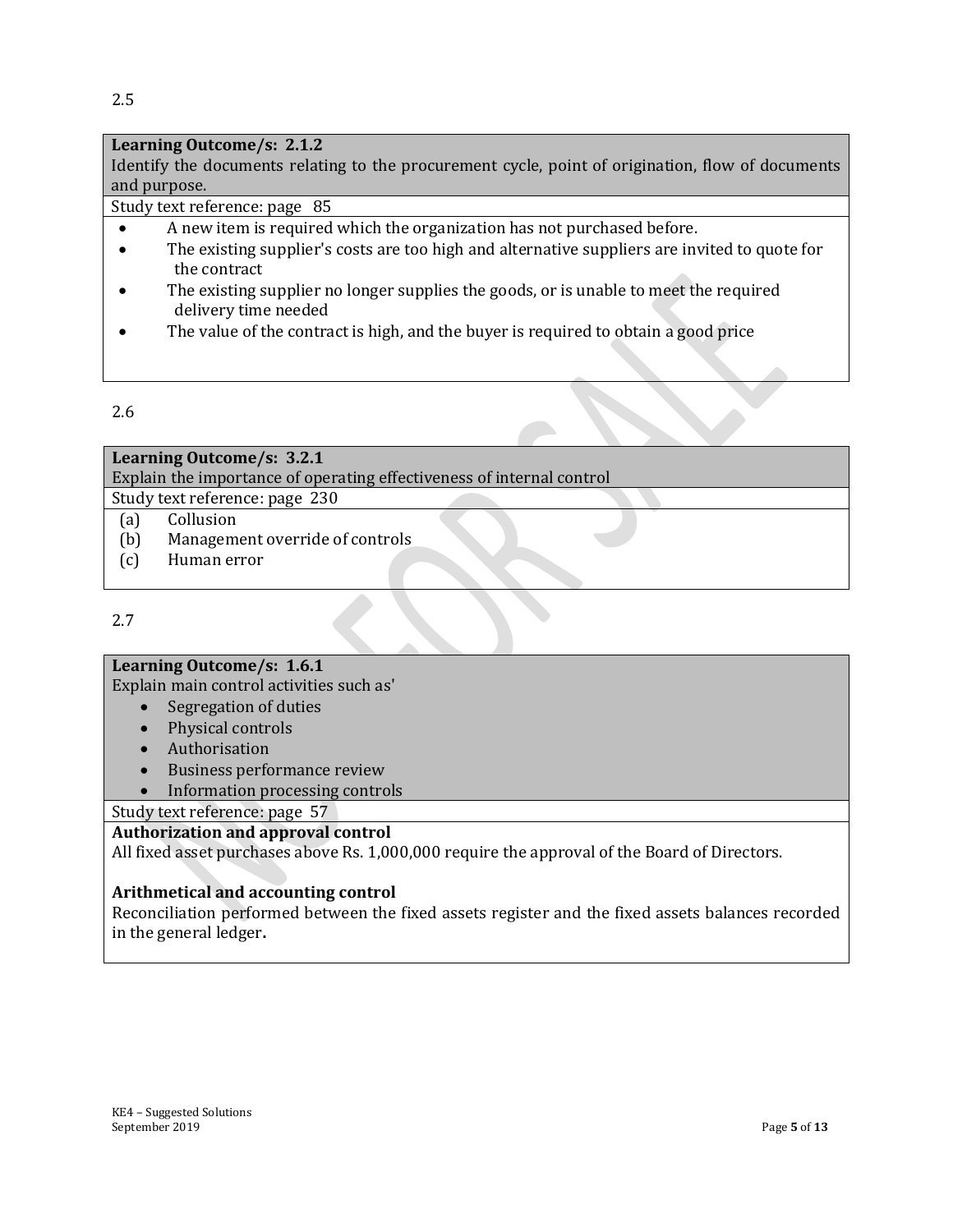## **Learning Outcome/s: 4.1.1** Identify differences between law, ethics and morality.

Study text reference: page 249

Morality is the personal belief about what is right or wrong**.** Morality of an individual is based on the persons values**.** Personal values are an individuals belief about what is right and wrong**,** Accordingly the base of morality is "value".

2.9

## **Learning Outcome/s: 4.2.1**

State the importance of ethical behaviour for a Professional Accountant.

Study text reference: page 80 Additional study support material

Public interest is considered to be the collective well-being of the community of people and institutions the professional accountants serve, including clients, lenders, governments, employers, employees, investors, the business and financial community and others who rely on the work of professional accountants.

A professional accountant has an important role in the society. Investors, creditors, employers and other sectors of the business community, as well as the government and the public at large rely on professional accountants for sound financial accounting and reporting, effective financial management and competent advice on a variety of business and taxation matters. The attitude and the behaviour of professional accountants in providing such services have an impact on the economic well-being of the community and the country.

2.10

| Learning Outcome/s: 5.4.1                                                                |  |
|------------------------------------------------------------------------------------------|--|
| Define "audit evidence".                                                                 |  |
| Study text reference: page 304                                                           |  |
| Audit evidence is more reliable when it is obtained from independent sources outside the |  |

- entity. Audit evidence obtained directly by the auditor is more reliable than audit evidence obtained indirectly or by inference.
- Audit evidence is more reliable when it exists in documentary form whether paper, electronic, or other medium. Audit evidence provided by the original documents is more reliable than audit evidence provided by photocopies and fax.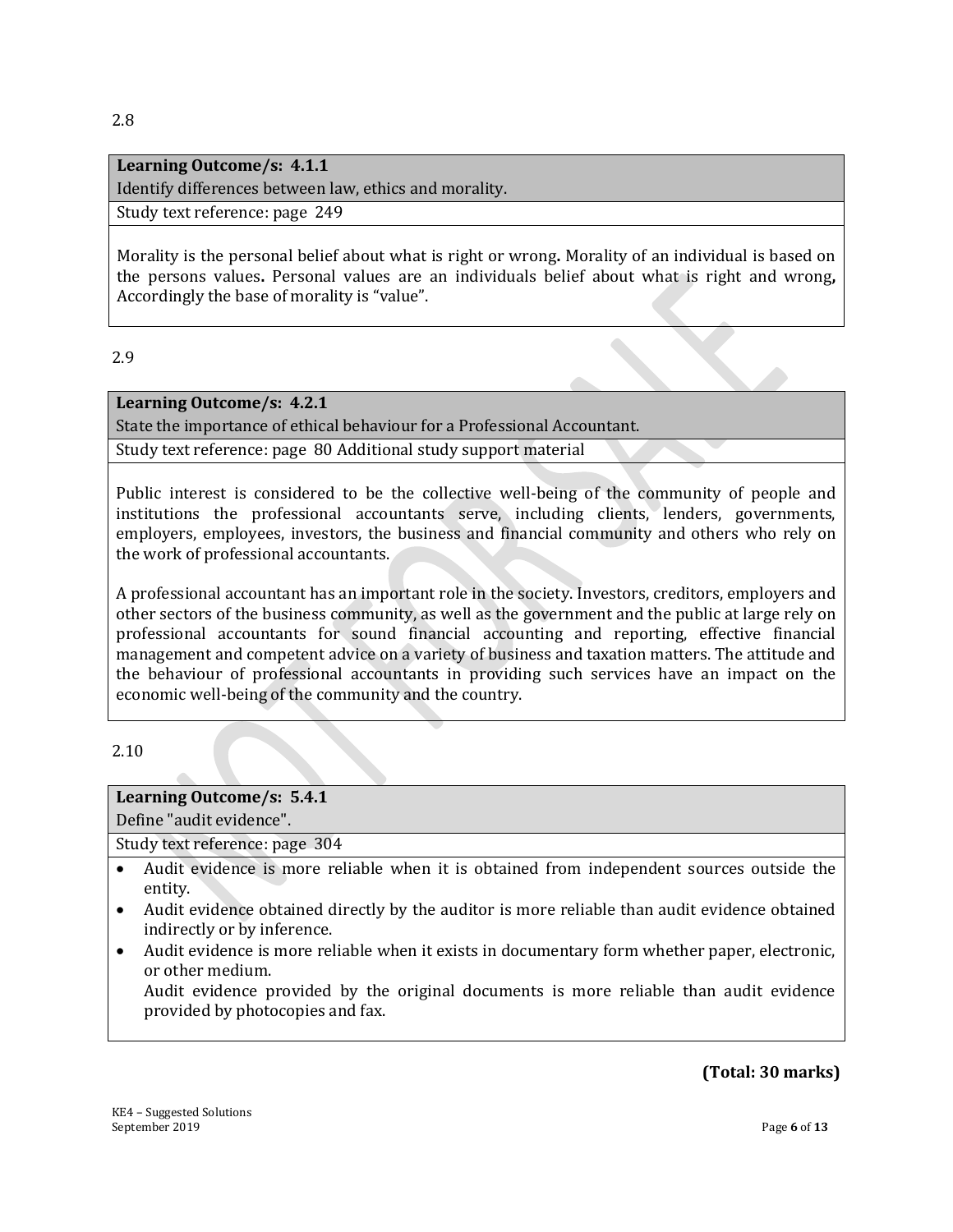# **SECTION 2**

#### **Answer 03**

## **Learning Outcome/s: 2.2.3, 2.3.1**

**2.2.3** Assess the business risks connected with sub activities relating to the payroll process**. 2.3.1** Identify activities connected with the cash management process, such as maintenance of cash book, petty cash book, bank reconciliations, investments etc.

Study text reference: page 129,142

#### (a) **Business risks – Payroll**

#### 1. **Risks of incorrect payroll calculation**

There are risks of errors in the process of calculating the payroll. Gross pay or deductions may be calculated incorrectly**.**

In this scenario there is no indication that the payroll prepared by the payroll executive manually is checked by an officer to verify that the calculations are of free of errors.

Specially when the payroll is processed manually there is a risk of making errors in the payroll calculation. For example overtime records, attendance records are maintained manually and there is a risk of making errors in these calculations.

#### 2. **Risks of incorrect information to the payroll executive**

For preparation of the payroll, the payroll executive relies on the information provided by different sources (e.g. new recruits, the attendance records provided by different departments etc.). There is no indication provided in the scenario that such information are verified by a relevant officer**.**

There is a risk that the HR department will submit incorrect information and also fail to provide timely communication to the payroll officer with regard to new recruits and/or resignations. As a result, there will be a risk of making underpayments/overpayments of salaries/ wages.

(b) Management can **invest the surplus cash** for a **short time**, usually in investments where the risk of losing money is non-existent or small. For example, it would be risky to use surplus cash to invest in **shares** on the stock market, because share prices might decrease.

Surplus cash could be invested in more secure ways, such as **deposit accounts** with a financial institution or short-term debt securities issued by the government.

Since the management does not have a good knowledge in investing in high risk investments such as shares, investing in share may not be appropriate.

As such, the Company may consider less complex investments such as fixed deposits or treasury bills.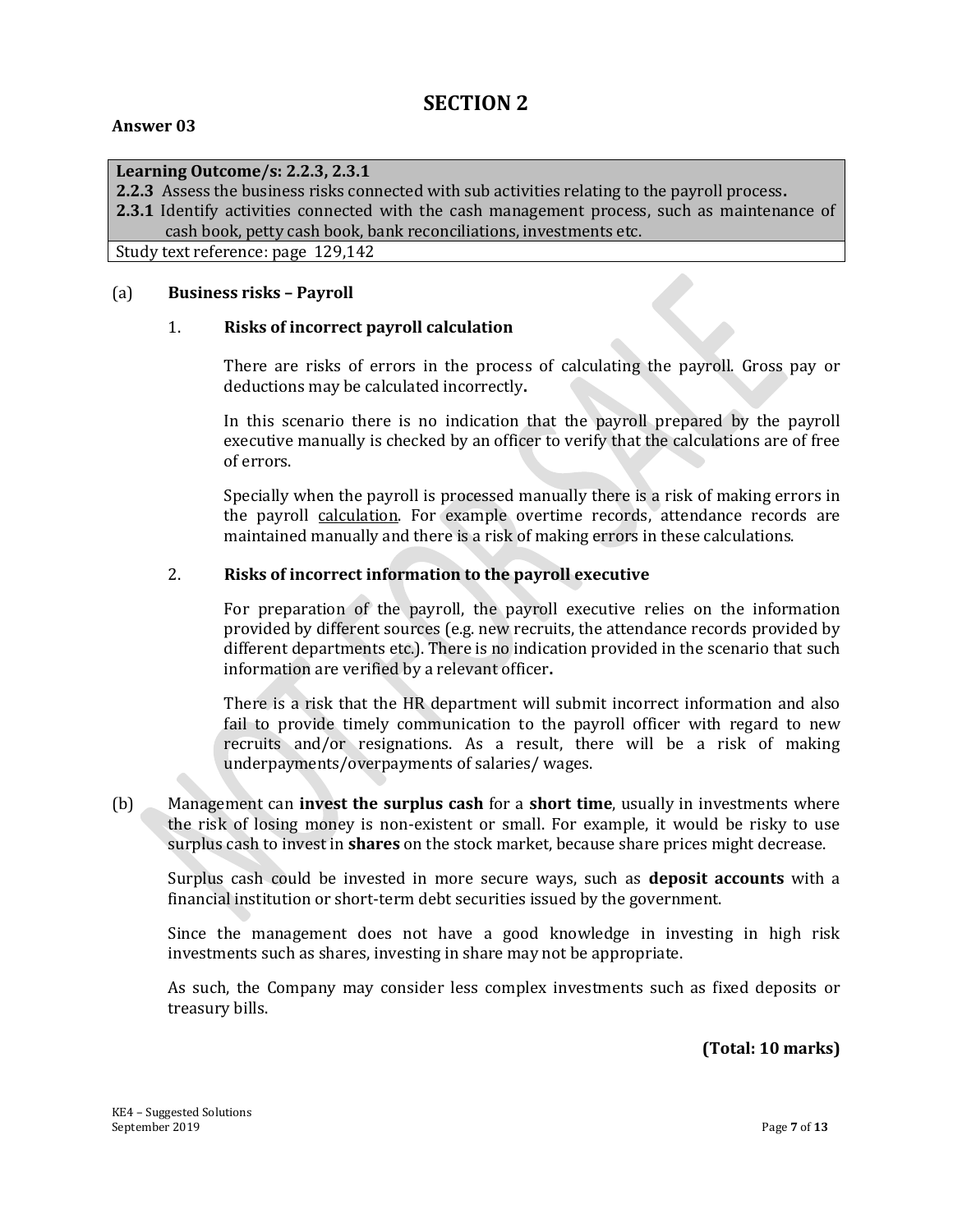## **Answer 04**

## **Learning Outcome/s: 3.4.1, 4.2.3**

**3.4.1** Explain the deficiencies in internal controls in a given business process.

**4.2.3** Explain the ethical issues (such as conflict of interest, accepting and making offers) that an accountant may encounter.

Study text reference: page 237-239, 262

## (a)

| <b>Deficiency</b> – Purchase orders are               | not   Implication - Purchase orders can be          |
|-------------------------------------------------------|-----------------------------------------------------|
| sequentially numbered.                                | incomplete and there is no way of keeping           |
|                                                       | track of unfulfilled orders.                        |
| <b>Deficiency</b> – Purchase orders are not           | Implication - An order can be made for              |
| approved by an authorised officer before the          | unauthorized goods up to a value of                 |
| order is sent out unless the amount is greater        | Rs. 500,000.                                        |
| than Rs. 500,000.                                     |                                                     |
| <b>Deficiency</b> - The supplier is selected based on | <b>Implication</b> – Goods of poor quality could be |
| the speed of the supply.                              | ordered or a higher price may be paid for           |
|                                                       | goods from particular suppliers.                    |

## (b)

*Conflicts of interest –* A conflict of interest occurs for an accountant when there are two different loyalties or commitments which may occasionally conflicts with each other. The common conflict of interest involves self-interest. This occurs when the personal interest of an individual may differ from the interests of the company.

*Acceptance of gifts* – Gifts are inducements that can gives rise to self-interest & Intimidation threats to an accountant's independence, objectivity and confidentiality. The parties who offer gifts may have an interest in the outcome of the accountant's work. Gifts may be an attempt to influence the objectivity of the accountant's decisions or make them do or not do a particular act.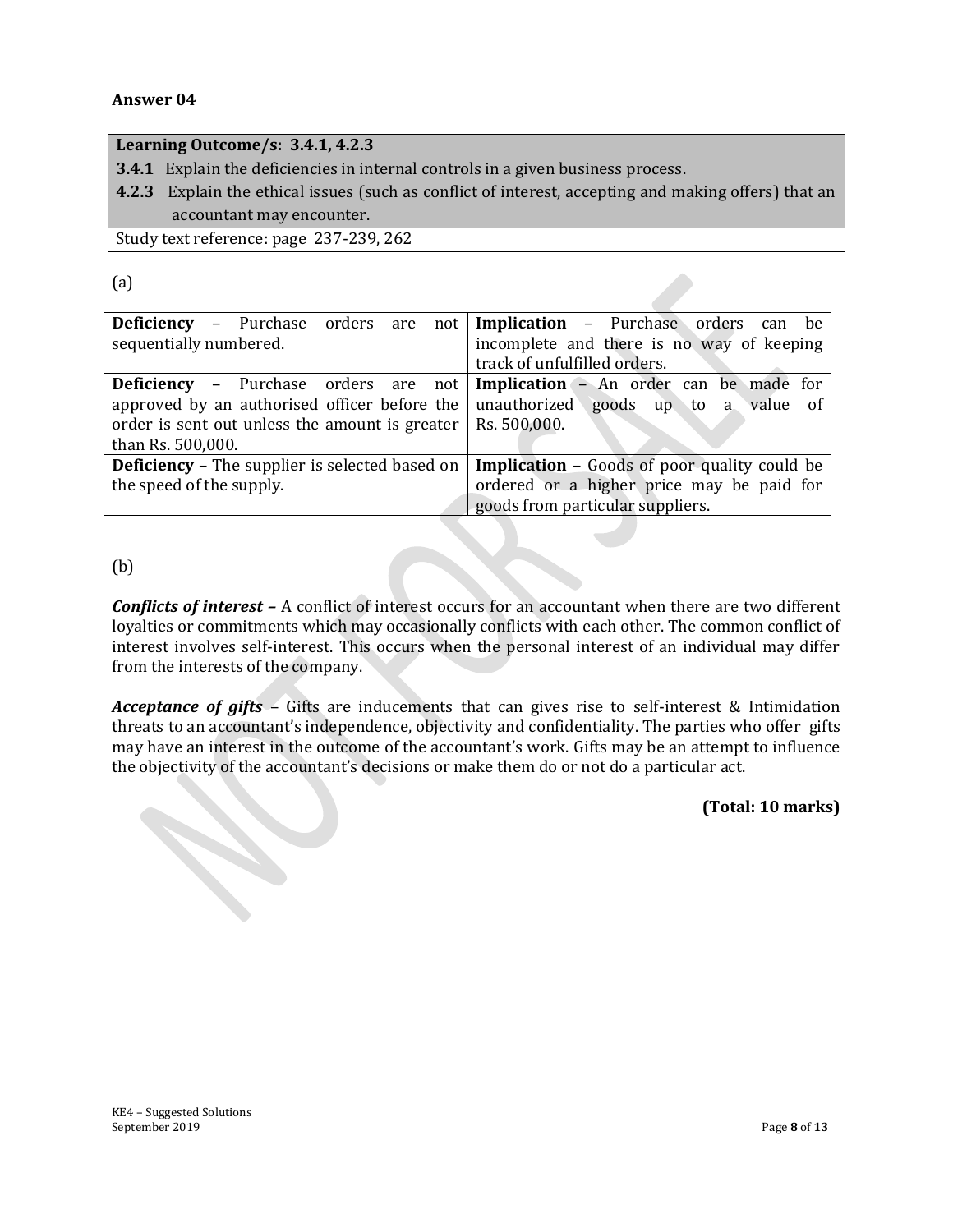#### **Answer 05**

#### **Learning Outcome/s: 2.5.2, 5.1.2**

**2.5.2** Assess the business risks connected with sub activities relating to the inventory management process.

**5.1.2** Explain the key areas of the assurance framework, including elements, objectives, scope etc. Study text reference: page 277, 209

#### (a)

- 1. Risk of issuing raw materials to unauthorized individuals who should not receive them leading to pilferage.
- 2. Risk of errors in inventory records that are maintained manually due to human error/ Manual systems are inefficient and not cost effective when dealing with large volumes.
- 3. Physical risks to inventory due to inappropriate storage of raw materials exposed to elements of weather.
- 4. Excessive costs delivering goods from central stores to operational units around the country.
- 5. Risk of running out of important inventory items and the risk of excessive inventory levels.

#### (b)

#### Three-party relationship

Every assurance engagement, whether a reasonable or a limited assurance engagement, involves three parties, the intendent user, responsible party and the practitioner.

#### Intended users- Bank

These are the person, persons or class of persons for whom the practitioner prepares the assurance report.

## The responsible party – Management

The person (or persons) responsible for the subject matter (in a direct reporting engagement) or subject matter information of the assurance engagement. This is usually a company that engages the assurance provider.

Practitioner to carry out an assurance engagement - Auditor

The practitioner is the individual providing professional services that will review the subject matter and provide the assurance.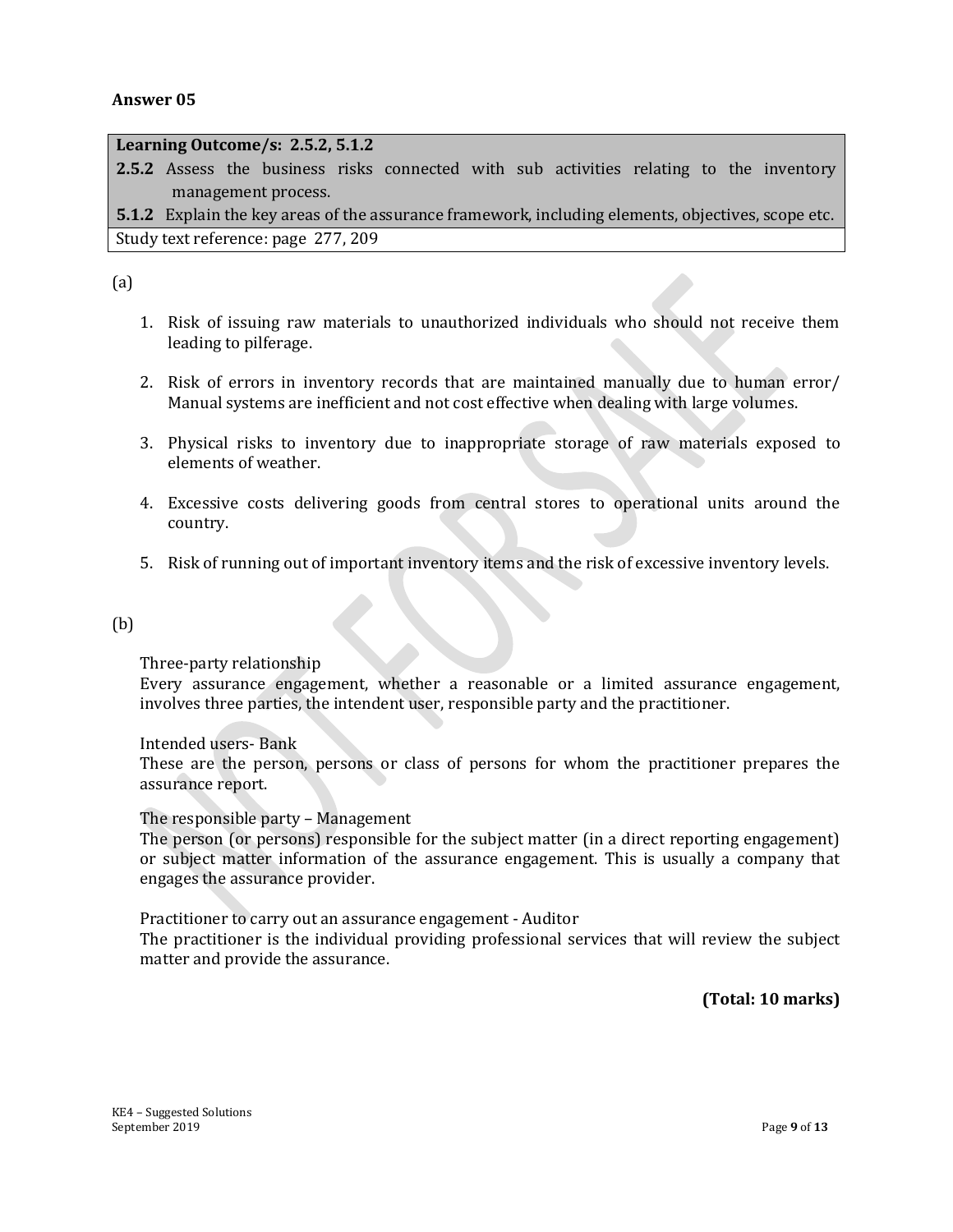## **Learning Outcome/s: 5.5.1, 5.5.2**

**5.5.1** Explain the concepts and meanings of :

\* Sufficient and appropriate audit evidence

\* The nature, timing and extent of audit procedures.

**5.5.2** Explain the meaning and the difference between test of controls and substantive procedures.

Study text reference: page 303, 304, 305-307

## (a)

## **Appropriateness of audit evidence**

- **Relevance**  It deals with the logical connection with the purpose of the audit procedure and the assertion under consideration. or
- Audit evidence is said to be relevant if it supports the achievement of audit objectives
- **Reliability**  Reliability of evidence is influenced by its source and by its nature and is dependent on individual circumstances under which it is obtained

## (b) (i)

## **Quantity of audit evidence**

The quantity of audit evidence is affected by the level of risk in the area being audited. It is also affected by the quality of the audit evidence obtained**.** If the evidence is of high quality the auditor may need less evidence than if it were of poor quality. Therefore the trainee accountant's view is not entirely correct.

(b) (ii)

## **Substantive testing**

| <b>Substantive testing</b>                                                                                                                                | <b>Test of control</b>                                                                                                                                                                          |
|-----------------------------------------------------------------------------------------------------------------------------------------------------------|-------------------------------------------------------------------------------------------------------------------------------------------------------------------------------------------------|
| Kalana will perform a variance analysis of<br>expenses compared to previous year and<br>unusual variances will be investigated.<br>(Analytical Procedure) | The payment vouchers are checked by the<br>assistant accountant with the relevant<br>supporting documents. (Inspection) Kalana will<br>verify whether this control is operating<br>effectively. |
| Kalana will check the supporting documents                                                                                                                | The<br>payment vouchers are<br>sequentially                                                                                                                                                     |
| available for:                                                                                                                                            | generated by the system and Kalana gets the                                                                                                                                                     |
| Legal expenses<br>$\circ$                                                                                                                                 | help of the IT specialist to check whether the                                                                                                                                                  |
| Fines and penalties<br>$\circ$                                                                                                                            | system has been configured to maintain the                                                                                                                                                      |
| Research expenses<br>$\circ$                                                                                                                              | sequential order. (Re-performance)                                                                                                                                                              |
| (Test of detail)                                                                                                                                          |                                                                                                                                                                                                 |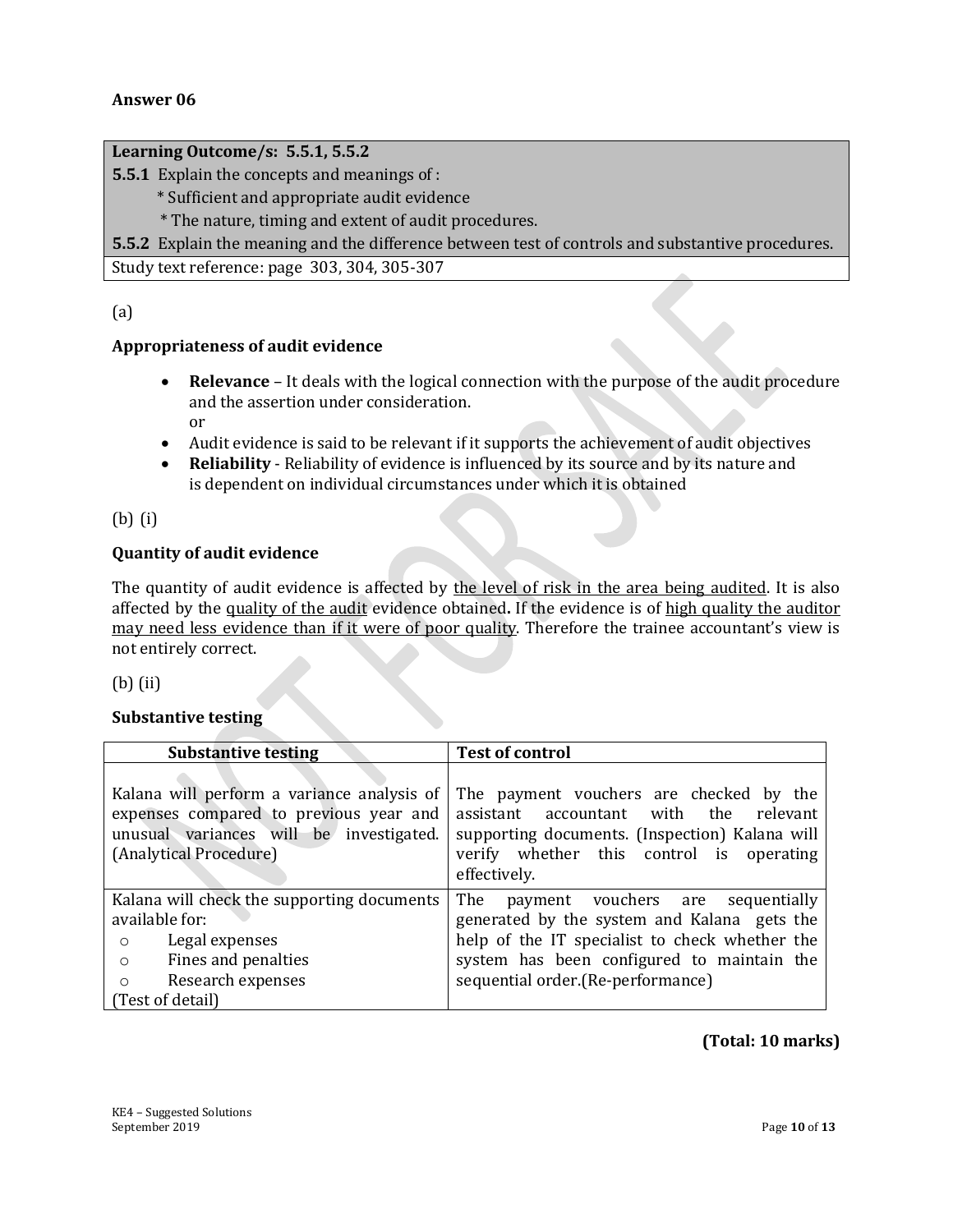# **SECTION 3**

## **Answer 07**

## **Learning Outcome/s: 2.3.3, 2.6.3**

**2.3.3** Assess the business risks connected with sub activities relating to the cash management process.

**2.6.3**

Study text reference: page 148, Additional study support material

| (a) Weaknesses                                                                                                | (b) Risks                                                                                                                                                                                                                                                                                                    |
|---------------------------------------------------------------------------------------------------------------|--------------------------------------------------------------------------------------------------------------------------------------------------------------------------------------------------------------------------------------------------------------------------------------------------------------|
| Cash is kept in a drawer for an entire week                                                                   | Risk of theft/rolling money/misuse by the cashier                                                                                                                                                                                                                                                            |
|                                                                                                               | within the week and stealing by unauthorized                                                                                                                                                                                                                                                                 |
| Daily cash collections are not banked daily                                                                   | personnel.                                                                                                                                                                                                                                                                                                   |
| Instead of individual sales, the cash receipts are<br>entered to the cash register as bulk receipts           | Risk of theft as the cashier may combine sales to<br>make the value over Rs. 2000 which would be<br>entitled to a discount. Discounts on bulk sales<br>amounts are recorded which may not be entitled<br>for discounts if sales were recorded individually.<br>Values of such discounts may be stolen by the |
|                                                                                                               | cashier.                                                                                                                                                                                                                                                                                                     |
| Cash, sales receipts and the banking process is<br>handled by the cashier                                     | Risk of theft /rolling money/misuse by the cashier.                                                                                                                                                                                                                                                          |
| Manual receipts are not considered in recording<br>cash receipts and reconciled to the cash register          | Risk of error and completeness of sales is not<br>checked by agreeing the sales over Rs. 2000 to<br>manual sales receipts. As a result there will be a<br>difference in collected sales and recorded sales.                                                                                                  |
| Only cash deposit slips are matched with the POS<br>generated slips without tallying with manual<br>receipts. | Risk of theft and misuse.                                                                                                                                                                                                                                                                                    |
| No authorization for discounts as the cashier<br>grants such discounts                                        | Cashier can manipulate discounts to his benefit.                                                                                                                                                                                                                                                             |
|                                                                                                               |                                                                                                                                                                                                                                                                                                              |

| $(c)$ Risks                                                                                                                                                    | (d) Control                                                                                                               |
|----------------------------------------------------------------------------------------------------------------------------------------------------------------|---------------------------------------------------------------------------------------------------------------------------|
| Supply goods to non-credit worthy customers<br>since any corporate customer can get a credit<br>period of 1 month without evaluating the credit<br>worthiness. | Customers should be evaluated and pre-approved<br>credit limits and credit periods to be introduced for<br>each customer. |
| Risk of non-payment by the customers.                                                                                                                          | Evaluate the repayment capacity of the customer.                                                                          |
| No inventory record maintained and due to<br>sourcing inventory on shortfalls, risk of<br>purchasing and supplying of low<br>quality<br>stationery.            | Introducing minimum quality standards<br>and<br>having an approved supplier list.                                         |
| Daily deliveries are not checked with the order<br>and invoice and therefore the risk of over/under<br>delivery                                                | Goods delivered should be independently checked<br>with each other before it is dispatched.                               |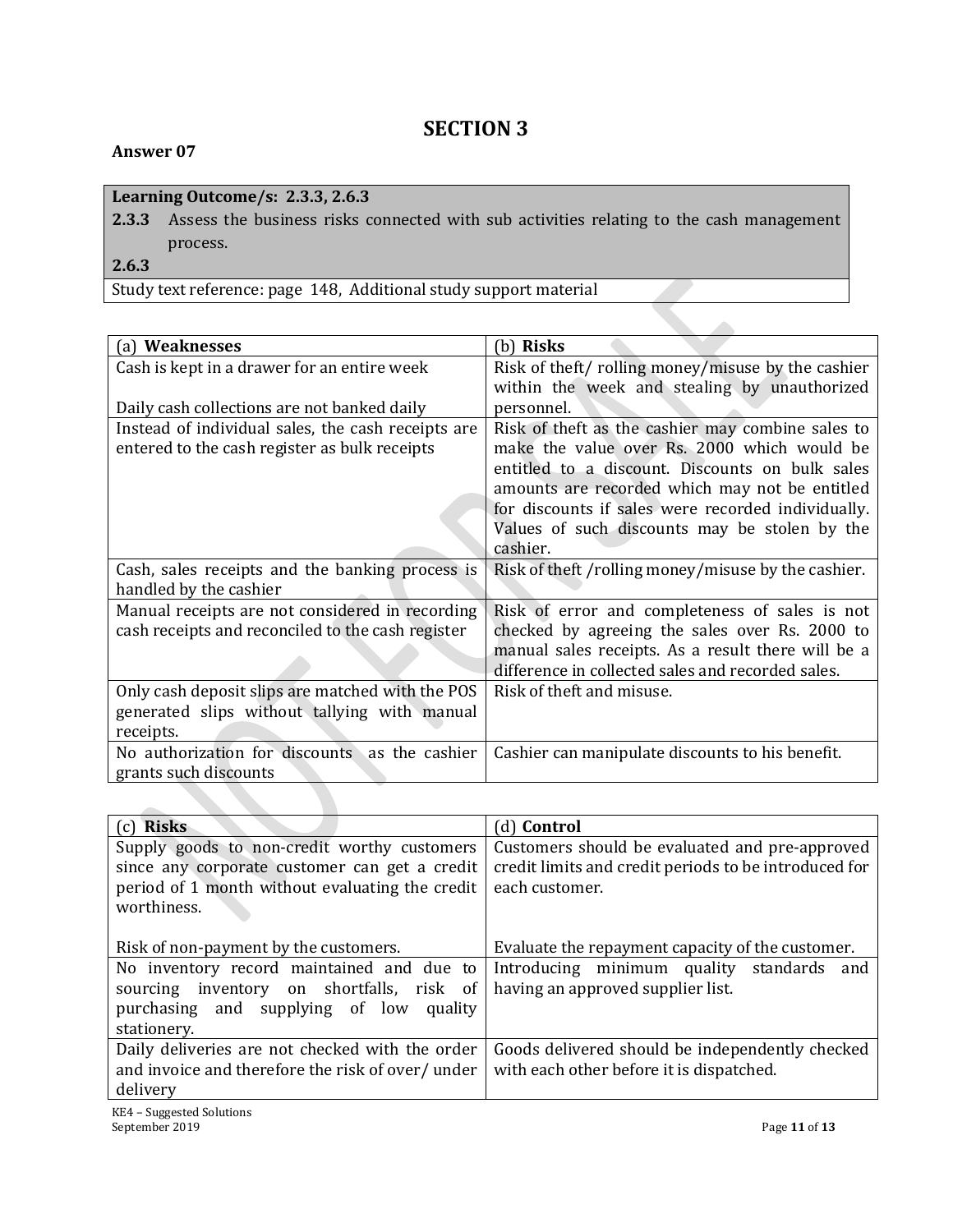| Whole sales process is handled by one person-        | Segregation of duties between receiving orders, |
|------------------------------------------------------|-------------------------------------------------|
| Sales Executive therefore there is a possibility of  | invoicing and issuing goods.                    |
| frauds                                               |                                                 |
| Accept orders for which the seller has no ability    | Sales order should be evaluated in terms of     |
| to deliver due to non-evaluation of order            | quantity, delivery date and availability.       |
| As the inventory records are not maintained          | Maintain inventory records and inventory levels |
| there is a risk of delay in delivery if the required | properly.                                       |
| stationery item is out of stock                      |                                                 |
| As the invoice is raised without any evaluation      | Invoices should be checked by one person and    |
| there can be under invoicing, over invoicing or      | approved by another person.                     |
| duplicate invoicing                                  |                                                 |

(e)

- 1. Discounts: Giving a discount for early payments is a way to motivate people to pay off their bills early.
- 2. Follow up quickly: When a customer is late to make payments, follow up immediately.